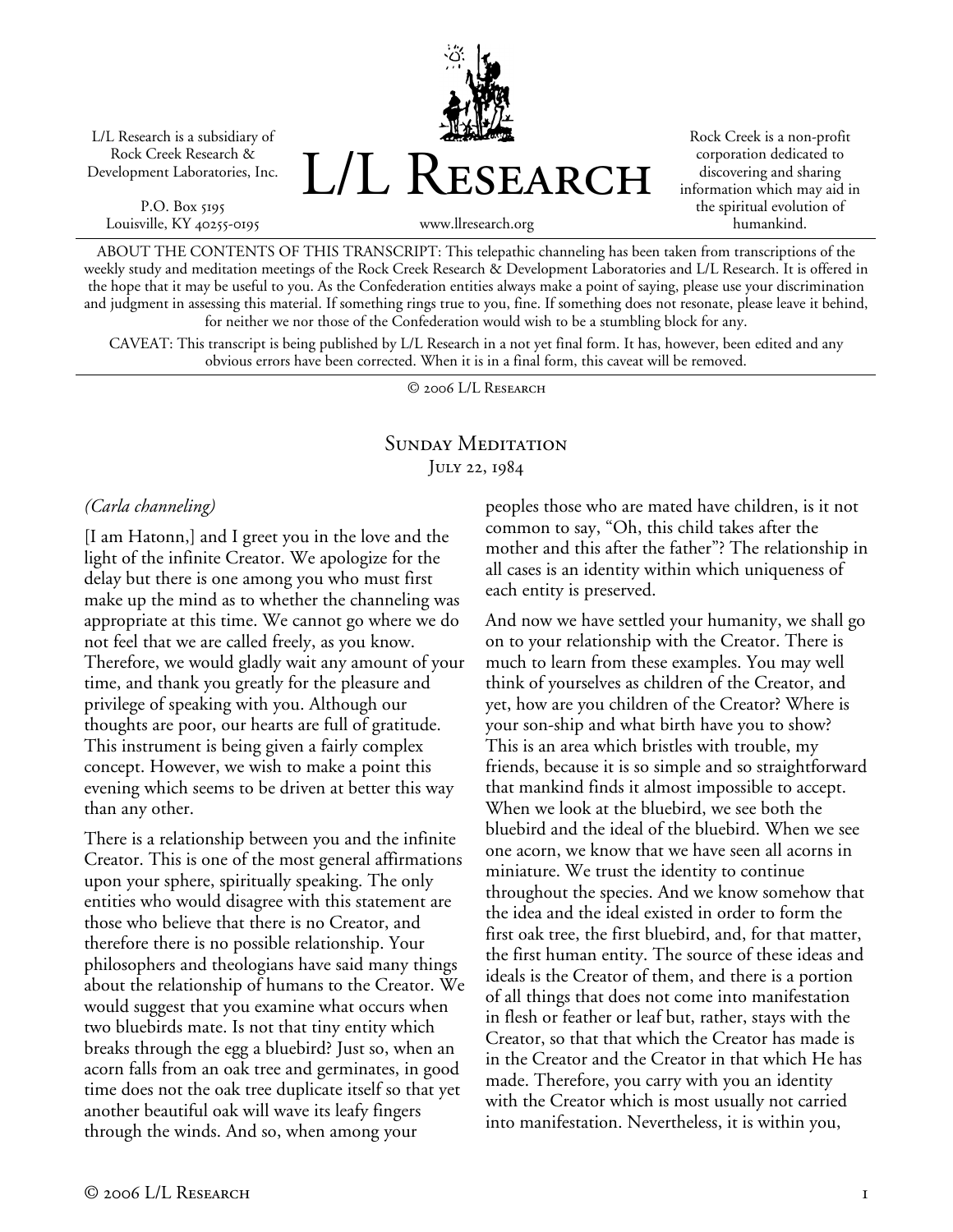and the relationship is identity. You are the Creator and the Creator is you. You are also children of the Creator in that you were enabled to begin your journey of consciousness by the Creator and the one original Thought, which is love.

If then you are children of love, and, indeed, love itself, since this is an acceptable alternative term for the Creator, why cannot your gestures and your beings manifest love? Why is this not the natural? You are identical with the Creator. Why does this nature not prevail? My friends, that which is dear and rare is treasured because it is seldom seen and difficult to find. For most among your peoples it is ever difficult to find the Creator within. The day distracts the eye and the mind, the fingers become busy with petty details. Moment upon moment is lost, and the life wears away, the incarnation coming to a close without the person taking hold of the stream of time and making a conscious effort to manifest love and to express that identity with the Creator. It is for this reason that meditation is so greatly recommended, more especially meditation upon a daily basis, for if you have the habit of silence within, you will the better listen to what one of your holy works has called the still, small voice. The thunder of daily business can drown that still, small voice out very easily if the will of the seeker is not constantly returning to the search for the identity with love which is the true identity of each and which is all that shall outlast the grave.

To meditate often seems rather difficult. We are aware that this so. However, the intention to meditate, the setting aside of time for that purpose, the action of attempting to meditate, all of these things add up to an increasing awareness of the sanctity that you carry within you, even if you consider that you do not meditate well. It is not important to meditate well. It is important to desire to meditate well and to continually seek the truth in your meditations so that you are tuned and carefully aimed at assuming your true personality—that is, love.

Each of you seeks and each of the seekings are in some way flawed at times. We ask you, as you go into meditation, to examine that which you seek, for that which you seek you shall find. If you beckon something it shall come to you. You will get what you want. Therefore, be sure you are asking for what you truly want. Perhaps the greatest disappointment

in many incarnations is the realization that one has gotten what one wished, and the harvest is an unhappy one. Wish well and find yourself worthy to continually seek in the direction of that which you desire. Moving into meditation and moving back out can feel like moving in and out of a cleansing waterfall, that which causes health and healing, compassion, forgiveness and understanding. Let these vibrations stream down upon you as a waterfall would. Open yourself after carefully tuning to the benevolent love and light of a universe that is one with you. Yes, my friends, each of you is a fallible, foolish human being, as you call yourselves, and in the light of your own judgment, how cruel you are in your judgment of yourselves, my friends. Love does not so cruelly judge. Therefore, surrender yourselves to the influence of love. Seek your identity. Begin to recognize who you really are.

We have greatly enjoyed speaking with you but would wish at this time to leave this instrument. We hail and bless all in the joy of oneness, and leave you in the love and the light of our infinite Creator. I am known to you as Hatonn. Adonai. Adonai.

# *(Jim channeling)*

I am Latwii, and I greet you, my friends, in the love and in the light of our infinite Creator. We are most happy to be asked to join your group once again and offer our humble service of attempting to answer your queries. May we remind each that our words are but our opinions and our findings which have resulted from our own journey, which we share with you. Take that of value; leave that which has none. May we begin then with the first query?

**Carla:** Well, I have a question. I've often wondered if the Confederation of Planets and angels were two different ways of saying the same thing. Are they?

I am Latwii, and am aware of your query, my sister. We blush at so being described but may suggest that, indeed, it is a method of describing those of the Confederation of Planets in the Service of the One Infinite Creator to call them angels as well. The term "angel" or "angelic presence" is a term which is usually reserved for those entities who are of your own planetary influence. This would mean that such an entity would have evolved upon your own planet first and would have achieved those levels of, shall we say, harvestability, and would have chosen to remain with this planetary influence and become that known as an angelic presence, guide, or inner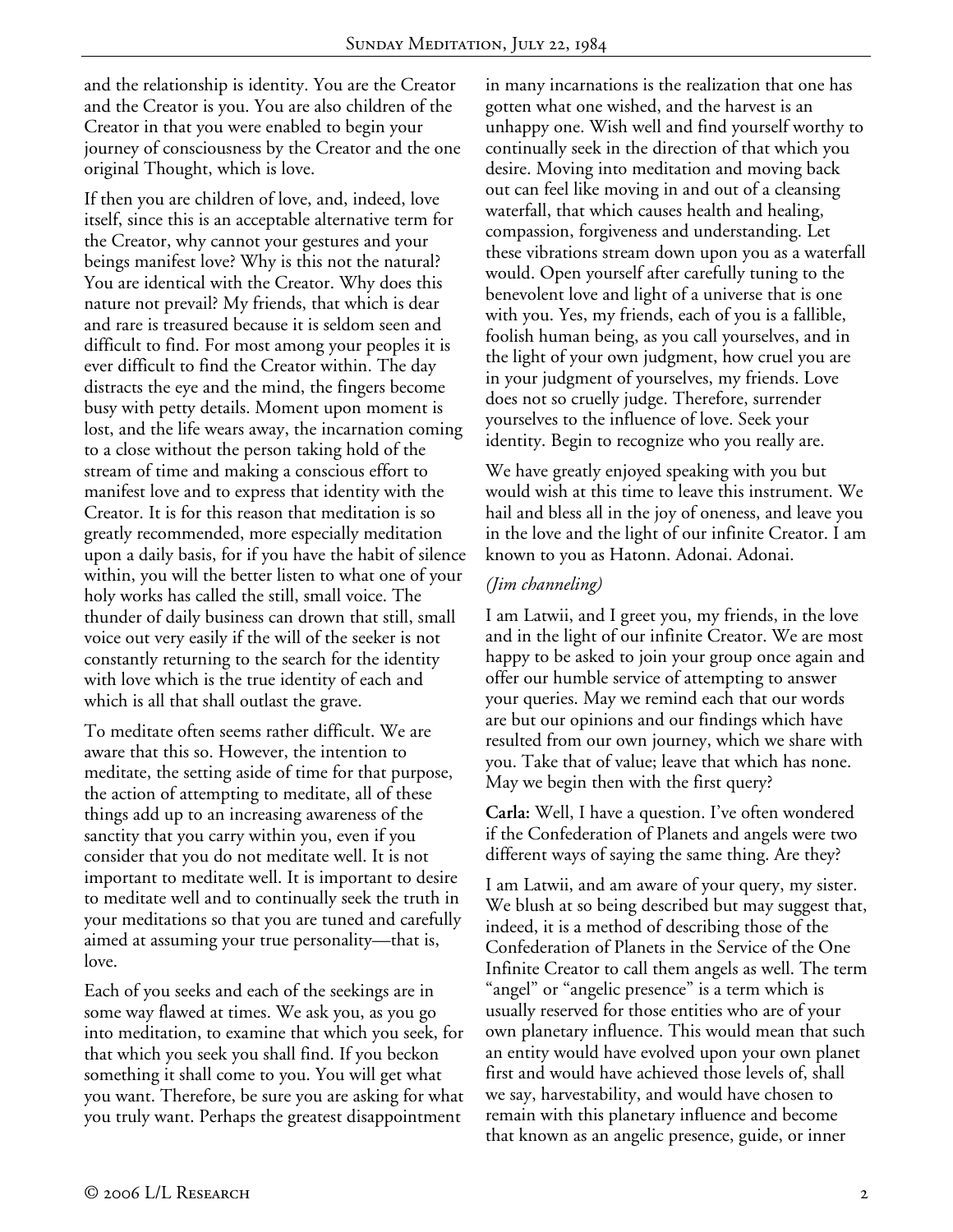plane teacher which would respond to the call, much as we respond to your call though we are not of your planetary influence. The Confederation of Planets is made up of many entities from many planetary influences including your own, my sister.

# May we answer you further?

**Carla:** Yeah. There aren't enough people that have been harvested from this density this time around to fill up heaven, as one tends to think of it being, ranks on ranks, and all that. Are some of these holdovers who have decided to go through a whole other octave on the inner plane?

I am Latwii, and believe that we grasp the gist of your query. Please query further if we have not. These entities of which we have been speaking, those termed the angel or angelic presence, are those entities which have obtained that level of polarity in service to others which would allow them to proceed forward, shall we say, in their own evolutionary progress if they so chose. It is most usually the case with a positively-polarized entity achieving harvest that the entity will choose to remain with those of its own planetary influence until the cycle of third density has been completed and those of its kind have been offered the greatest possible opportunity for achieving harvest as well. In some cases these entities will continue to remain with some portions of the third density of its planet if these entities have not achieved harvest and then remove themselves to another third-density planetary influence for a repetition of those lessons.

May we answer you further, my sister?

**Carla:** Well, that's what I was driving at, among other things. So, are angels mostly come from places like Mars and all [different places] like that if they were already graduated before they came to this planetary influence?

I am Latwii, and am aware of your query, my sister. And we can asseverate that this is indeed the case with a great portion of those as angelic presences. There are entities which have many planetary influences which have given their populations to your own at the end of their third-density cycle, for their populations were in need of a repetition of that density or grade of experience, and your planetary influence offered that very lesson. Those few who were able to be harvested upon such planets needing a repetition of the cycle have in many cases joined

those needing the repetition in order to provide whatever assistance is possible in response to a call for such assistance.

May we answer you further, my sister?

**Carla:** What's the basic difference between inner planes and outer planes?

I am Latwii, and am aware of your query, my sister. As an entity moves from the, as they have been called, inner plane experiences toward that which is called the outer plane experience, an entity moves from that which might be termed the metaphysical in purity to the physical in purity. This is to say that an entity will be moving from the inner plane of the nonphysical to the outer plane of the physical. The differentiation between these terms and states of being is that of the denseness of light contained within the inner plane and the denseness of matter and illusion contained in the outer plane.

May we answer you further, my sister?

**Carla:** Then you and angels are both inner plane beings or entities, right?

I am Latwii, and am aware of your query, my sister. For your purposes and according to your perceptions, this is so, yet this is so in a relative manner, for in our own illusion we inhabit a portion of what you may call a higher density, which also has its own so-called outer plane or space/time portion of experience. In your way of perceiving this experience, it would appear that we would be the same as an entity inhabiting the inner planes of your own planetary influence, for both experiences are much more filled with light than is your own, and are much less filled with the manifestation of illusion than is your own.

May we answer you further, my sister?

**Carla:** Yeah. Angels, then, are third density, able to graduate to fourth density, therefore virtually fourth density. Is there any possibility that angels or angelic presences—I suspect that you must want to say something different because you keep saying "socalled"—can go further than the beginning of fourth density? Is there further learning possible without leaving the inner planes and reincarnating?

I am Latwii, and am aware of your query, my sister. We have prefaced the term, angel and angelic presence, with "so-called" as a modifier for it is quite a large universe that we inhabit and which your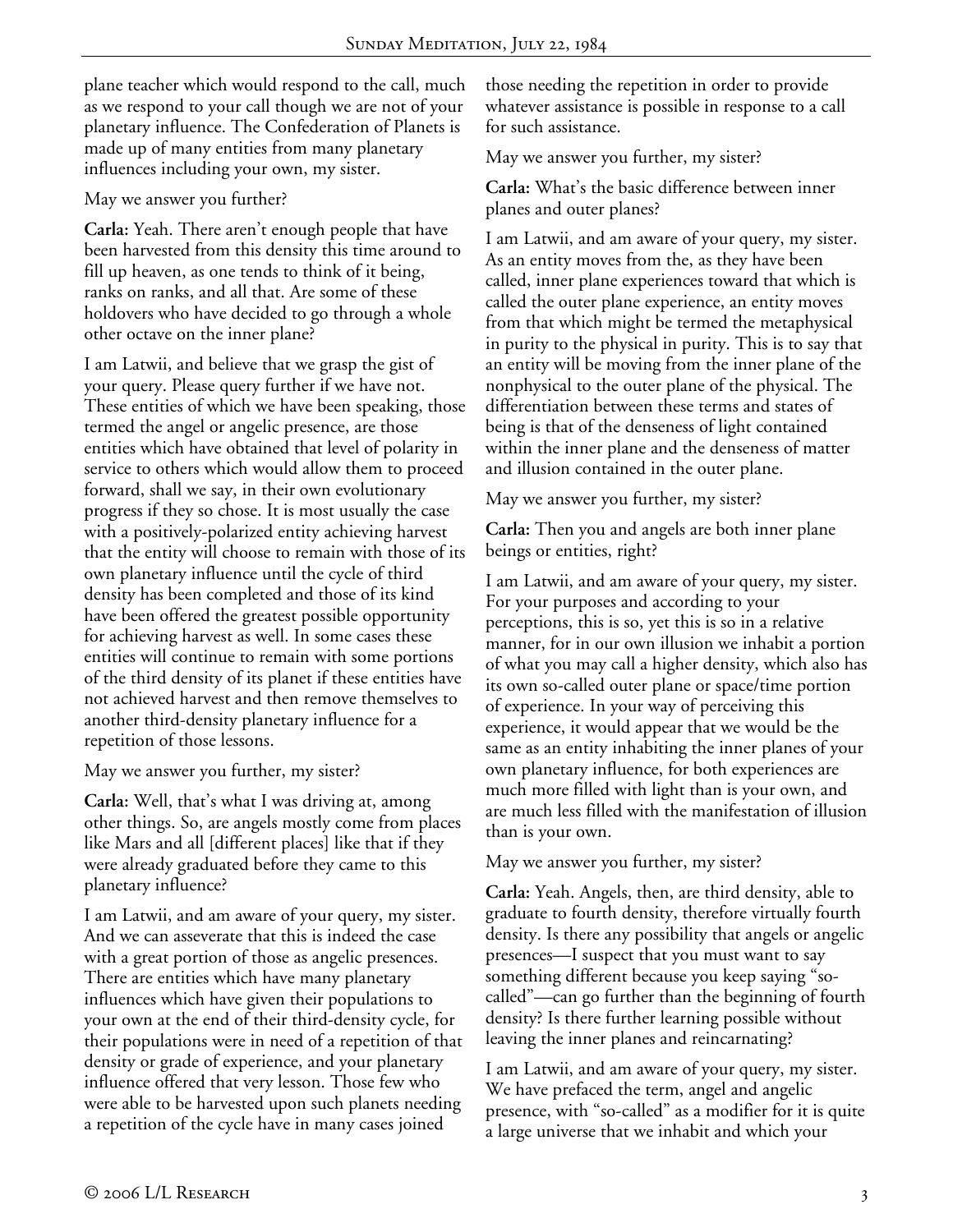planet finds itself in as well. There are many learning opportunities available to those so-called angelic presences within your planetary influence, and there are many types of angelic presences as well. We have spoken to the majority, and have not spoken of the greater variety of entities which may be perceived as angelic presences. Some are of what you would call a higher density, shall we say, having come to this planetary influence in response to a specific call. Some are of your own planetary influence and remain in the, shall we say, role of angelic presence for the greater portion of their beingness. Some chose to reincarnate and apply their beingness to a physical incarnation in order to be of more service in that manner. There are, as you see, more types of angelic presence than can be adequately described by your language system and your sense of comprehension and our ability to so describe.

May we answer you further, my sister?

**Carla:** No, thank you.

I am Latwii, and we thank you, my sister. Is there another query at this time?

**Carla:** Just one question, which you probably can't answer. I've been having a lot of trouble [this week.] Do you have any tips? [Do you have] a manifest [ready]?

I am Latwii, and am aware of your query, my sister, though you have not spoken it in detail. We can speak in general. To any seeker which feels the difficulty in manifesting those ideals which each seeker holds dear, and by which each seeker attempts to move the self in service to others and along the path of evolution, it is the intention of your being which is of greatest importance as you attempt to be of any service and as you attempt to match the life with the ideal. Each seeker will find the moments of falling short of the ideal, for it is not within the capability of any seeker to match that which is infinite in a finite illusion. It is instead the honor and the duty of each conscious seeker of truth to make whatever effort is possible, to make it with a whole heart, and to accept that which comes from the effort in joy and in thanksgiving for the opportunity which has been met.

Your illusion is one which works quite well, my sister. The purpose of your illusion is to both hide that which is true and reveal enough of that which is true to cause the seeker to move toward that which is true. As you find those times of difficulty in finding and manifesting that which is true in your own life, retire to those places within your being that are silent, gentle, healing and loving. Whether this be in prayer, meditation or contemplation, find that place where the One resides. Find that place where you have been before, that place of love that has no condition, that place of joy at the very opportunity to be where you are and to do what you do, for, indeed, each situation is full of such love and such joy, for the one Creator resides in full in all at all times, and there is much service to perform, and many lessons to learn in those times of difficulty, these times of testing, that the seeker might then find the greater reserve of strength within its being which it was unaware existed before the seeking and the needing such strength.

What we have taken so long to say, my sister, is that there is great virtue in perseverance, great virtue in the attempt, and great …

## *(Side one of tape ends.)*

#### *(Jim channeling)*

I am Latwii, and am once again with this instrument. We thank you, my sister, as always. Is there another query at this time?

## *(Pause)*

I am Latwii, and we are aware that there are yet two or three queries which have not found their final form, and which, therefore, we may have the opportunity of attempting a response to at what you would call a later date. We thank each present for allowing us to join your group this evening. It is always a great honor to join the company of those who so ardently seek the truth of their being and journey. Your journeys are at times quite, quite difficult, for the illusion which you inhabit is a most heavy and dense illusion, where that which is fine and light and true and beautiful is often quite unapparent to those who move within a gross physical existence. Yet we would remind each that the real work and fruit of your labors and journey is stored up within what might be called the metaphysical portion of your existence, and you shall not be directly aware of these fruits for most of your conscious incarnation, yet when the journey in this life is finished, it is with great joy that you will look upon those fruits, and with great amazement recognize the real purpose of the incarnation which